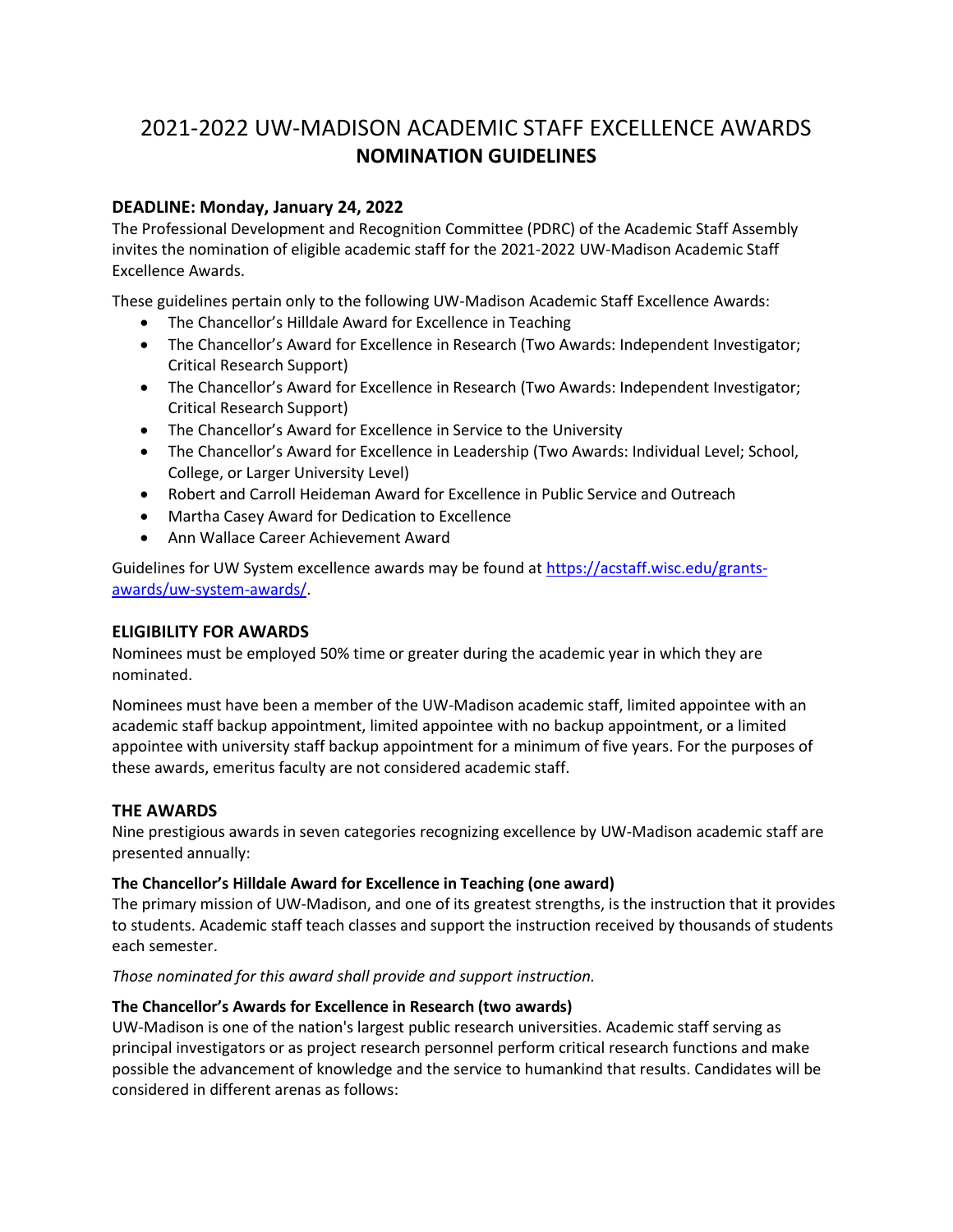- 1. Individuals functioning as an independent investigator (one award)
- 2. Individuals providing critical research support (one award)

#### *Those nominated for these awards shall conduct or support the university's research mission.*

#### **The Chancellor's Award for Excellence in Service to the University (one award)**

Many academic staff consistently go beyond the responsibilities of their positions and demonstrate outstanding sustained service and dedication to the university as well as to their individual units. It is this type of dedication that has made UW-Madison a world-class public research university.

*Those nominated for this award shall have demonstrated outstanding, long-term personal commitment to the greater university community.*

#### **The Chancellor's Award for Excellence in Leadership (two awards)**

Academic staff from many arenas of responsibility make it possible for the university to serve the more than 50,000 people who work and study on the UW-Madison campus. Academic staff may manage facilities, direct business services, or ensure the smooth functioning of classrooms, laboratories, libraries, and student service offices. The leadership awards will recognize nominees from different arenas of responsibility as follows:

- 1. Academic staff who demonstrate leadership at the college, school, or the larger university community level (one award).
- 2. Academic staff who demonstrate leadership within an individual unit (one award).

#### *Those nominated for these awards shall have demonstrated exceptional organizational leadership.*

**The Robert and Carroll Heideman Award for Excellence in Public Service and Outreach (one award)** Academic staff play a key role in the state, national, and international public service mission of the university. Following the "Wisconsin Idea," the UW-Madison enhances the economic vitality of the state, and the cultural and social life of residents by sharing knowledge, talents, and skills. Other academic staff provide direct services to students or to the many people who use university facilities each year.

## *Those nominated for this award shall be involved in on- or off-campus outreach that reflects the public service mission of the university.*

#### **Martha Casey Award for Dedication to Excellence (one award)**

The efforts and knowledge of a dedicated staff member at the university can make the difference between something functioning smoothly and efficiently and it working poorly or not at all. This award recognizes staff who perform their assigned jobs outstandingly and thereby make things work. They are typically not managers who supervise others; rather they are on the front lines of day-to-day work and lead from within the organization. Their dedication to the university and its mission are obvious. The term "unsung hero" is often applied to them.

Nominees' specific contributions may range from overseeing a key process in an administrative office, to analyzing data so that it is meaningful to decision makers, to providing the "institutional memory" for an office. Their expertise comes from day-to-day attention to detail, and they take pride in using their indepth knowledge to find constructive solutions to problems. This dedication may not receive wide recognition outside their own offices because their work is relatively specific to one area. However, people who do work with them or need to use their expertise quickly realize how essential they are and seek them out often. In addition, the impact of their work extends beyond their unit and clearly contributes to the fulfillment of the university's mission.

Additional description for the Martha Casey Award can be found here[: https://acstaff.wisc.edu/wp](https://acstaff.wisc.edu/wp-content/uploads/sites/1463/2021/11/Examples-of-the-type-of-person-deserving-of-the-Martha-Casey-Award.pdf)[content/uploads/sites/1463/2021/11/Examples-of-the-type-of-person-deserving-of-the-Martha-Casey-](https://acstaff.wisc.edu/wp-content/uploads/sites/1463/2021/11/Examples-of-the-type-of-person-deserving-of-the-Martha-Casey-Award.pdf)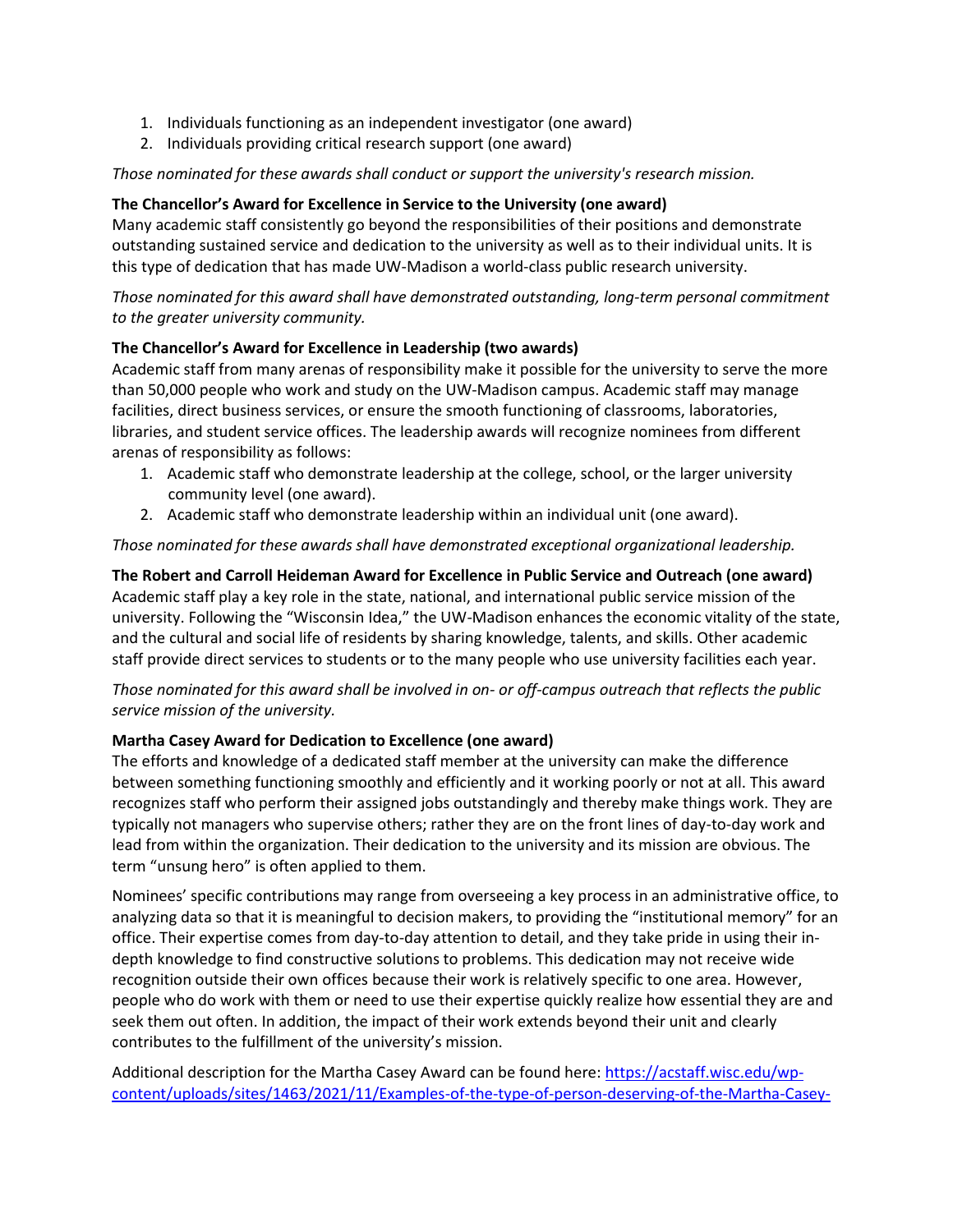## [Award.pdf](https://acstaff.wisc.edu/wp-content/uploads/sites/1463/2021/11/Examples-of-the-type-of-person-deserving-of-the-Martha-Casey-Award.pdf)

*Those nominated for this award demonstrate consistent dedication to outstanding day-to-day job performance. Their work directly or indirectly affects the larger university's mission and operation, and this impact should also be considered.*

#### **The Ann Wallace Career Achievement Award (one award)**

This award recognizes a retiring academic staff member who has provided leadership on behalf of academic staff across the campus and in addition has had a distinguished career. The individual need not have been actively involved in formal governance activities, but might have made other contributions that helped academic staff beyond the employing unit. In addition, nominees must have had a laudable career and must have demonstrated leadership and adherence to the highest level of professional standards in carrying out the duties of their positions.

Nominations must demonstrate (1) excellence in activities that help academic staff across the campus, such as service on governance committees or other leadership on issues of concern to academic staff and (2) excellence as an employee, such as service that is in all ways outstanding and is a model for faculty and staff on how to serve the institution. Nominees must have adhered to the highest level of professional standards.

*Those nominated for this award shall be academic staff who have retired in the previous calendar year or are retiring in the academic year in which the award is given and who have been UW-Madison academic staff for at least 15 years.*

## **GENERAL AWARD CRITERIA**

Individuals may be nominated for **only one** of the annual UW-Madison Academic Staff Excellence Awards. The following criteria, in addition to the specific criteria listed with each award, will be considered in the review of nominations**:** 

- **Outstanding Achievement and Performance**: consistently and substantially exceeds the expectations of the position; has made important and significant contributions to the departmental unit; has furthered the mission of the university; has become a distinguished member of their profession campus-wide, system wide, nationally, or internationally.
- **Personal Interaction**: consistently and substantially demonstrates ability and willingness to work positively and effectively with others; demonstrates ability and willingness to manage changes in work priorities, procedures, and organization.
- **Initiative and Creativity**: consistently and substantially demonstrates an innovative approach to the job, thereby improving productivity and the quality of the work assigned; demonstrates efforts to expand work responsibilities.

# **NOMINATION MATERIALS**

The nomination materials shall contain supporting documents in the following order (please note a cover page is no longer necessary):

1. *Letter of nomination*. Any staff member, faculty member, student, or member of the community may initiate the letter. **To give the candidate the most favorable consideration, the letter of nomination should: a) describe how the nominee demonstrates excellence in the specific award category, and b) address the general award criteria.**